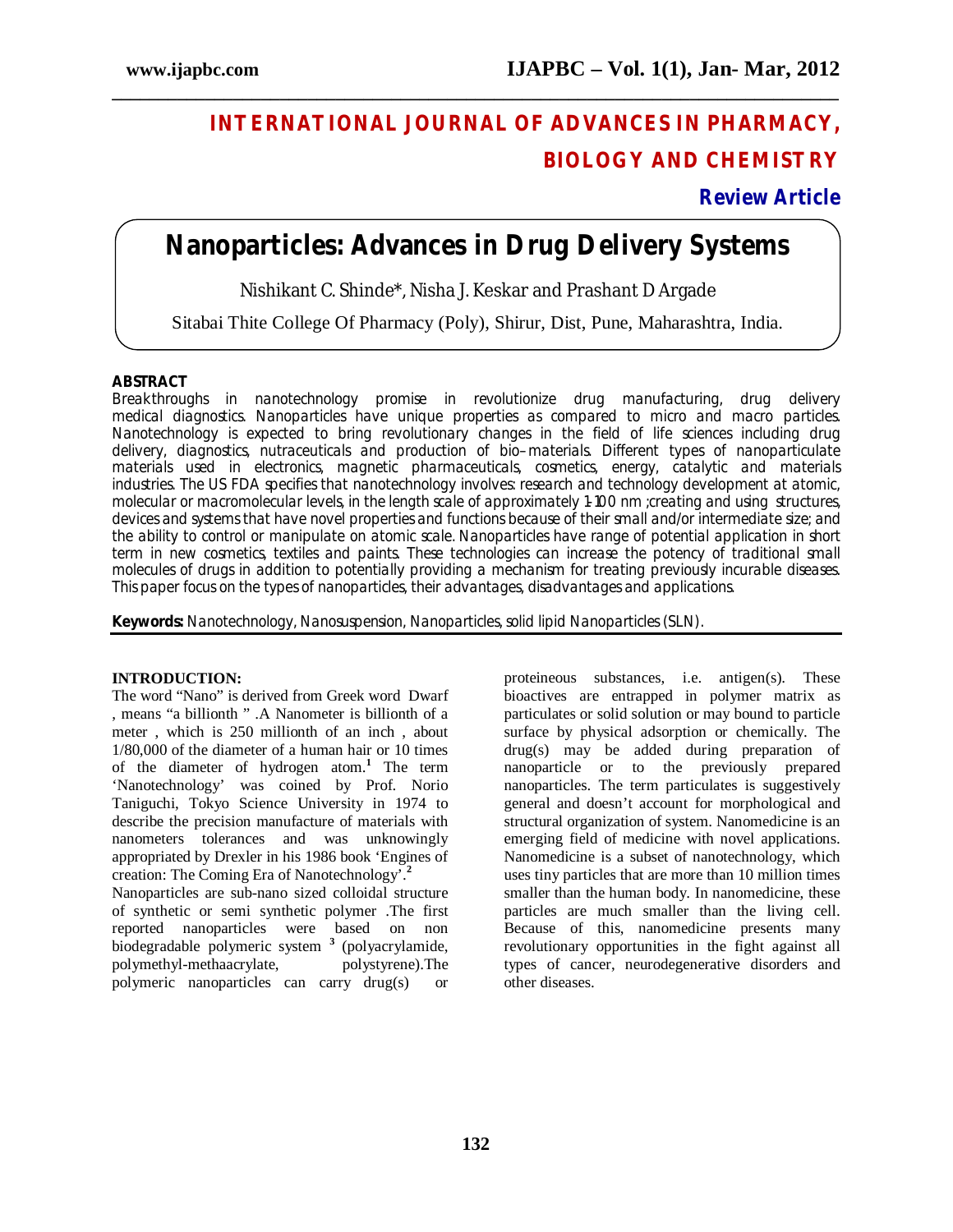## **TYPES OF NANOPARTICLES APPLIED IN DRUG DELIVERY:**

The types of nanoparticles applied in the drug delivery system include:

| S. No.         | <b>Type of Nanoparticles</b>        | <b>Material</b> used                                                     | <b>Applications</b>                                                                                 | Ref.           |
|----------------|-------------------------------------|--------------------------------------------------------------------------|-----------------------------------------------------------------------------------------------------|----------------|
| 1              | Nanosuspensions and<br>Nanocrystals | Drug powder is disperse-<br>d in surfactant solution                     | Stable system for controlled<br>-d delivery of poorly<br>soluble drug                               | $\overline{4}$ |
| $\overline{c}$ | Solid lipid Nanoparticles           | Melted lipid dispersed in<br>Aqueous surfactant                          | Least toxic and more stable<br>Colloidal carrier systems<br>as alternative materials<br>To polymers | 5              |
| 3              | Polymeric nanoparticles             | Biodegradable polymers                                                   | Controlled and targeted<br>drug delivery                                                            | 6.             |
| $\overline{4}$ | Polymeric micelles                  | Amphiphilic block co<br>polymers                                         | Controlled and systemic<br>Delivery of water insoluble<br>Drugs                                     | 7,             |
| 5              | <b>Magnetic Nanoparticles</b>       | Magnetite Fe2O3, Meghe<br>Mite coated with dextran                       | Drug targeting diagnostics<br>to in medicine                                                        | 8.             |
| 6              | Carbon Nanotubes                    | Metals, semiconductors<br>or carbon                                      | Gene and DNA delivery<br>Controlled release of drug                                                 | 9,             |
| $\tau$         | Liposomes                           | Phoshpolipid vesicles                                                    | Controlled targeted drug<br>delivery                                                                | 10.            |
| 8              | Nanoshells                          | Dielectric core and metal<br>shell                                       | Tumor targeting                                                                                     | 11.            |
| 9              | <b>Ceramic Nanoparticles</b>        | Silica, alumina, titania                                                 | Drug and biomolecule<br>delivery                                                                    | 12             |
| 10             | Nanopores                           | Aerogel, which is<br>produced-<br>ed by cell gel chemistry               | Controlled release drug<br>carriers                                                                 | 13             |
| 11             | Nano wires                          | Silicon, cobalt, gold or<br>Copper based nanowires                       | Transport electron in nano<br>Electronics                                                           | 14.            |
| 12             | Quantum dots                        | cdSe-cdS core shell                                                      | Targeting ,imaging agent                                                                            | 15,            |
| 13             | Nano films                          | polypeptides                                                             | Systemic or local drug<br>Delivery.                                                                 | 16             |
| 14             | Ferrofluids                         | Iron oxide magnetic<br>Nanoparticles surrounde-<br>d by polymeric layer. | For capturing cells and<br>other biological targets.                                                | 17             |

**\_\_\_\_\_\_\_\_\_\_\_\_\_\_\_\_\_\_\_\_\_\_\_\_\_\_\_\_\_\_\_\_\_\_\_\_\_\_\_\_\_\_\_\_\_\_\_\_\_\_\_\_\_\_\_\_\_\_\_\_\_\_\_\_\_\_\_\_\_\_\_\_\_\_\_\_\_\_**

1. **Nanosuspension**: A suspension of drug nanoparticles in a liquid is called as nanosuspension. A size of nanoparticle lies in between 200 to 500 nm and outstanding feature of nanosuspension is the increased saturation, solubility, increased dissolution rate of compound. The saturation and solubility  $increases$ <sup>18</sup> below a particle size of 1 mcm. An additional feature of nanosuspension is that they may induce changes in the crystalline structure increase the amorphous fraction in particle or even creating completely amorphous particles. Nanoparticles and Nanosuspensions show an increased adhesiveness to tissue $^{19}$  The oral administration of drug in the form of nanosuspension has been reported<sup>20</sup> to enhance absorption rate and bioavailability.

Examples of Nanosuspension: Nanosuspension of ibuprofen is prepared by emulsion-solvent diffusion technique for the purpose of improving ocular availability<sup>21</sup> whereas nanosuspension of Danazole is formulated by nanocrystal technology to improve bioavailability.

#### **2. Solid lipid Nanoparticles (SLN):**

The solid lipid nanoparticles are sub micron colloidal carriers (50-1,000nm) which are composed of physiological lipid, dispersed in water or in aqueous surfactant solution. In order to overcome the disadvantages associated with liquid state of oil droplets, liquid lipid replaced by a solid lipid ,which eventually transformed into solid lipid nanoparticles<sup>20</sup>

## **3. Polymeric nanoparticles<sup>22</sup> :**

The drug is dissolved, entrapped, absorbed, attached or encapsulated into nanoparticle matrix. Depending on the method of preparation, nanoparticles, nanospheres or nanocapsules can be obtained with different properties and release characteristics for encapsulated therapeutic agent .Nanoparticles are vesicular systems in which the drug is confined to a cavity surrounded by unique polymer membranes, where as nanospheres are matrix systems in which the drug is physically and uniformly dispersed. The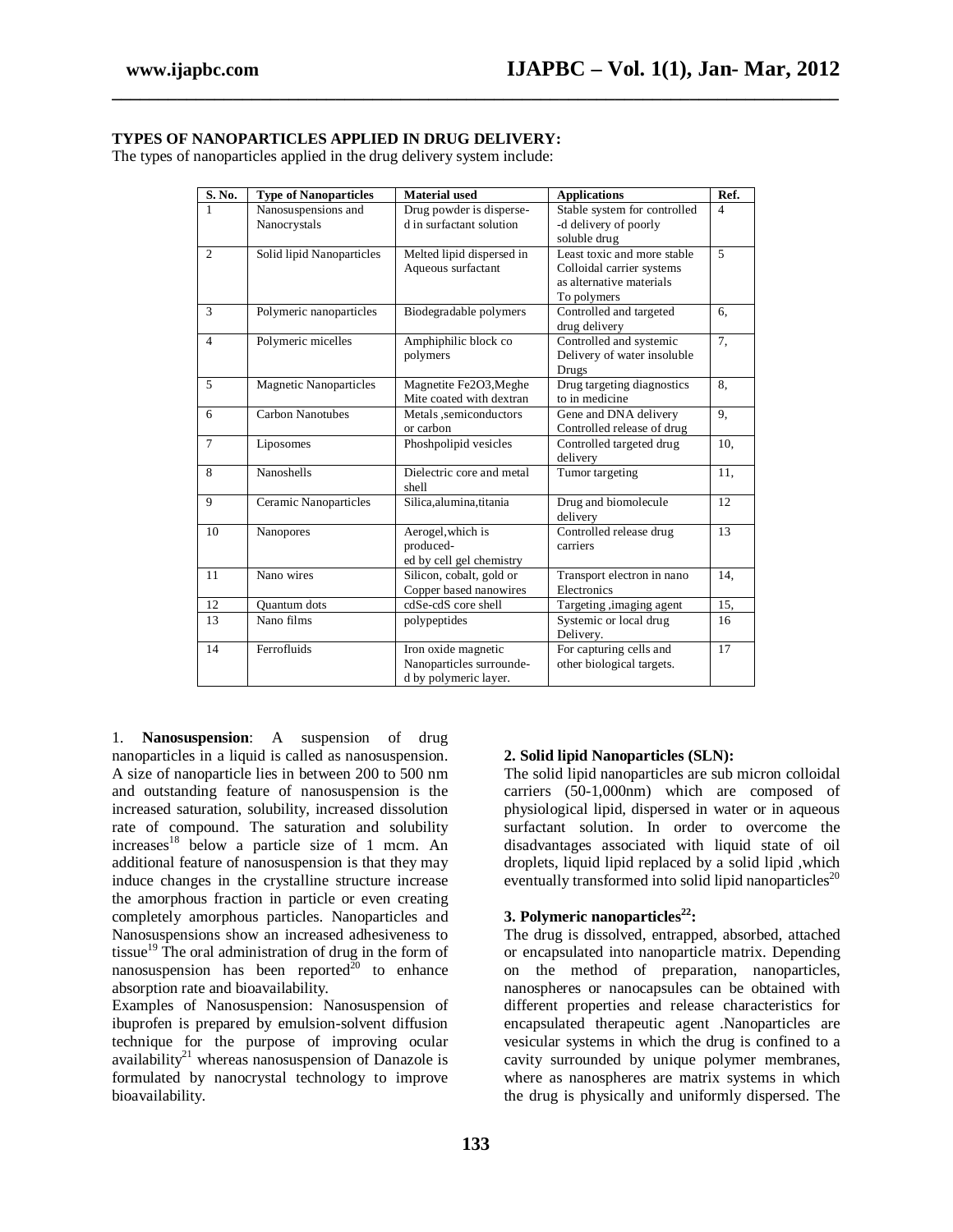advantages of using nanoparticles for drug delivery result from their two main basic properties .first nanoparticles, because of their small size, can penetrate through smaller capillaries and are taken up by cells, which allow efficient drug accumulation at the target sites. Second, the use of biodegradable materials for nanoparticle preparation allows sustained drug release within the target site over a period of days or even weeks.

#### **4. Polymeric micelles**

Polymeric micelles have been extensively studied as drug carrier<sup>23</sup> .Polymeric micelles have better thermodynamic stability in physiological solution, as indicated by their low critical micellar concentration, which makes polymeric micelles stable and prevent their rapid dissociation *in vivo*. Micelles have a fairly narrow size distribution in the nanometer range and are characterized by their unique core-shell architecture, in which hydrophobic segments are segregated from the aqueous exterior. Micellar systems are useful for the systemic delivery of waterinsoluble drugs<sup>24</sup>. Drugs can be partitioned in the hydrophobic cores of micelles and the outer hydrophilic layer from stable dispersion in aqueous media which can then be administered intravenously. The distribution of drug-loaded polymeric micelles

(less than 100 nm in diameter), following intravenous administration, polymeric micelles have been shown to have prolonged systemic circulation time because of their smaller size and hydrophilic shell, which minimizes their uptakes by the reticuloendothelial system. Polymeric micelle-incorporated drugs may accumulate to a greater extent than free drugs into tumors and demonstrate reduced distribution in nontargeted areas.

### **5. Magnetic Nanoparticles**

Magnetic nanoparticles are powerful and versatile diagnostic tool in field of medicine. Magnetic immunoassay techniques have been developed in which the main field generated by the magnetically labeled target detected directly with sensitive magnetometer .Superparamagnetic nanoparticles are used as contrast agents in magnetic resonance imaging .The magnetic nanoparticle are coated with inorganic core of iron oxide with polymer such as dextran. Magnetic nanoparticles of indomethacin demonstrated selective targeting under magnetic field of 8000 Oe-strength, following normal administration, the drug concentration was higher in the liver and spleen where endocytosis and phagocytosis could occur<sup>25</sup>.



**\_\_\_\_\_\_\_\_\_\_\_\_\_\_\_\_\_\_\_\_\_\_\_\_\_\_\_\_\_\_\_\_\_\_\_\_\_\_\_\_\_\_\_\_\_\_\_\_\_\_\_\_\_\_\_\_\_\_\_\_\_\_\_\_\_\_\_\_\_\_\_\_\_\_\_\_\_\_**

**fig. In vivo organ distribution of indomethacin loaded PMMA Plain & Magnetic nanoparticles after IV administration.**

#### **6. Carbon Nanotubes**

Carbon nanotubes are a new form of carbon molecule around in a hexagonal network of carbon atoms, these hollow cylinders can have diameter as a small as 0.7nm and reach several millimeters in length<sup>26</sup>. Each end can be opened or closed by a fullerene half molecule. The small dimensions of nanotubes, combined with their remarkable physical, mechanical and electrical properties, make them unique materials .The mechanical strength of carbon nanotubes is more than sixty times greater than that of the best steels, even though they weigh six times less. They also represent a very large specific surface

area, are excellent heat conductors and display unique electronic properties, offering three dimensional configurations. They have higher capacity for molecular absorption<sup>27</sup>.

#### **7. Liposomes**

Liposomes have been used as a versatile tool in biology, biochemistry and medicine. Liposomes are small artificial vesicles of spherical shape that can be produced from natural non toxic phospholipids and cholesterol. Because of their size ,hydrophilic and hydrophobic character, as well as biocompatibility, liposomes are promising system for drug delivery .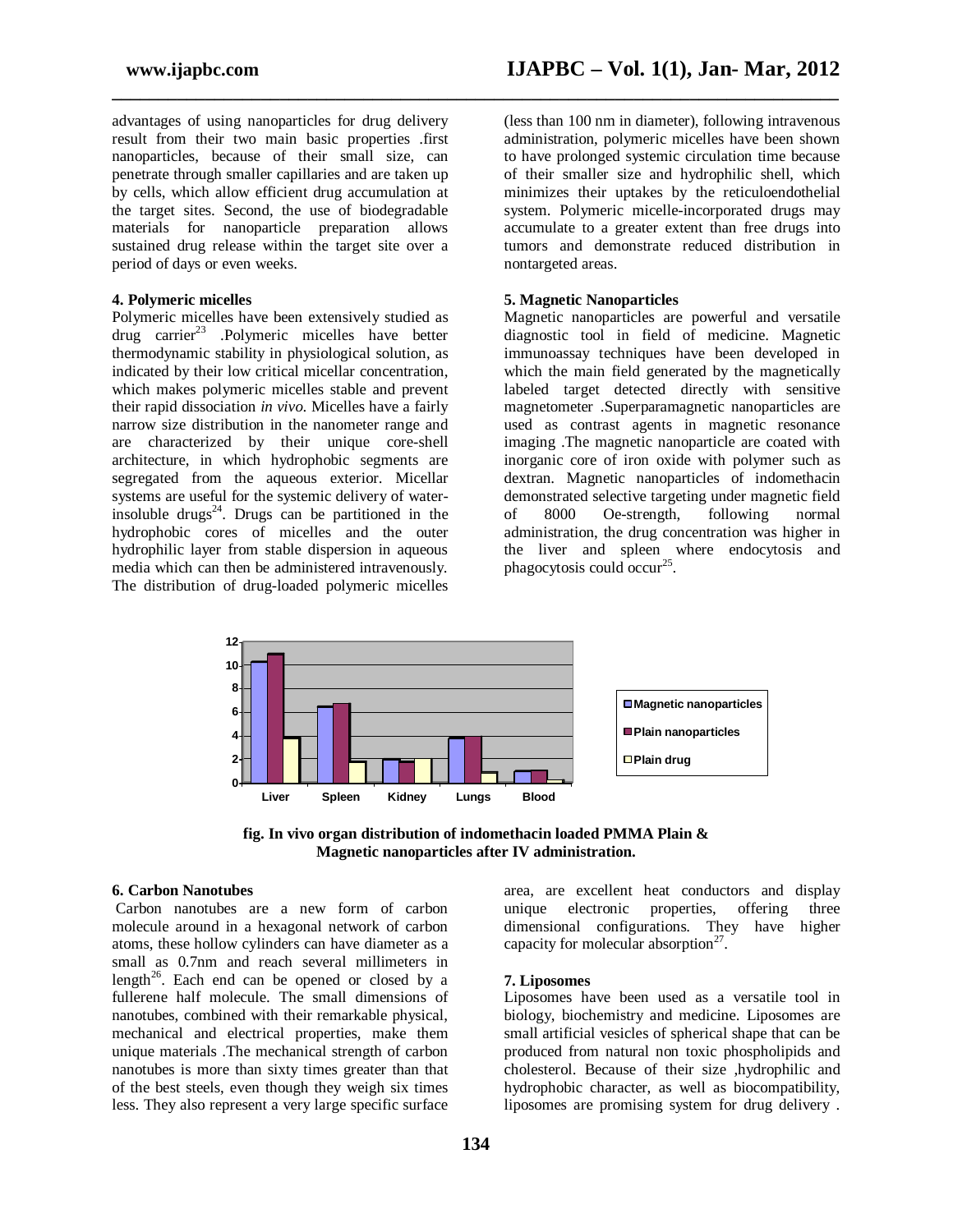Properties of Liposomes vary substantially with lipid composition,size,surface charge and the method of preparation .They are therefore classified into three classes based on their size and number of bilayers. Small unilamellar vesicles (SUV) are surrounded by a single lipid layer and are 25-50nm in diameter. Large unilamellar vesicles (LUV) are heterogeneous group of vesicles similar to SUVs and are surrounded by a single lipid layer. Multilamellar vesicles (MLV) consist of several lipids separated from one another by a layer of aqueous solution. Drugs associated with liposomes have markedly altered pharmacokinetic properties compared to drugs in solution. They are also effective in reducing systemic toxicity and preventing early degradation of the encapsulated drug after introduction to the target organism<sup>28</sup>.

#### **8. Nanoshells coated with gold**

Gold nanoshells are new composite nanoparticles that combine infrared optical activity with the uniquely biocompatible properties of gold colloid. Metal nanoshells are concentric sphere nanoparticles consisting of a dielectric (typically gold sulfide or silica) core and a metal (gold) shell. By varying the relative thickness of core and shell layers, the plasmon-derived optical resonance of gold can be dramatically shifted in wavelength from visible region of highest physiological transmissivity. By varying absolute size of the gold nanoshell<sup>25</sup>, it can be made to either selectively absorb(for particle diameter < 75nm) or scatter incident light. Because the gold shell layer is deposited using the same chemical method used to grow gold colloid, the surface properties of gold nanoshells are virtually identical to those of gold colloid. Gold nanoshells can be used to ablate breast cancer cells.

#### **9. Ceramic nanoparticles**

The newly emerging area of using inorganic (ceramic) particles with entrapped biomolecule has potential applications in many frontiers of modern materials science including drug delivery system. The advantages of ceramic nanoparticles include easy preparation with desired size, shape and porosity, and no effect on swelling or porosity with no change in pH.

#### **10. Nanopores**

Materials with defined pore-sizes in the nanometer range are of special interest for a broad range of industrial application because of their outstanding properties with regard to thermal insulation, controllable material separation and release and their applicability as templates or fillers for chemistry and catalysis<sup>29</sup>. One example of nanoporous material is aerogel, which is produced by sol-gel chemistry.

### **11. Nanowires**

**\_\_\_\_\_\_\_\_\_\_\_\_\_\_\_\_\_\_\_\_\_\_\_\_\_\_\_\_\_\_\_\_\_\_\_\_\_\_\_\_\_\_\_\_\_\_\_\_\_\_\_\_\_\_\_\_\_\_\_\_\_\_\_\_\_\_\_\_\_\_\_\_\_\_\_\_\_\_**

Nanowires are conductive or semi conductive particles with a crystalline structure of a few dozen nm and a high length /diameter ratio. Silicon, Cobalt, Gold or Copper-based nanowires have already been produced<sup>26</sup>. They are used to transport electrons in nanoelectronics they could be composed of different metals, Oxides, sulphides and nitrites.

## **ADVANTAGES OF NANOPARTICLES**

- 1. Fairly easy preparation.
- 2. Targeted and drug delivery.
- 3. Due to their small size Nanoparticles penetrate small capillary and are taken up by the cell which allows for efficient drug accumulation at the target sites in the body.
- 4. Good control over size and size distribution.
- 5. Good protection of the encapsulated drug.
- 6. Retention of drug at the active site.
- 7. Longer clearance time.
- 8. Increased therapeutic efficacy.
- 9. Increased bioavailability.
- 10. Dose proportionality.
- 11. Stable dosage forms of drug which are either unstable or have unacceptably low bioavailability in non-nanoparticulate dosages forms.
- 12. Increased surface area results in a faster dissolution of active agents in an aqueous environment.
- 13. Faster dissolution generally equates with greater bioavailability.
- 14. Smaller drug doses.
- 15. Reduction in fed/fasted variability.
- 16. Less toxicity.

#### **DISADVANTAGES OF NANOPARTICLES**

- 1. Extensive use of polyvinyl alcohol as a detergent –issues with toxicity.
- 2. Limited targeting abilities.
- 3. Discontinuation of therapy is not possible.
- 4. Cytotoxicity.
- 5. Pulmonary inflammation and pulmonary carcinogenicity.
- 6. Alveolar inflammation.
- 7. The disturbance of autonomic imbalance by nanoparticles having direct effect on heart and vascular function.

#### **THERAPEUTIC APPLICATIONS OF NANOPARTICLES**

Nanoparticles with different compositions and<br>characteristics and investigated for various and investigated for various therapeutic applications as follows:-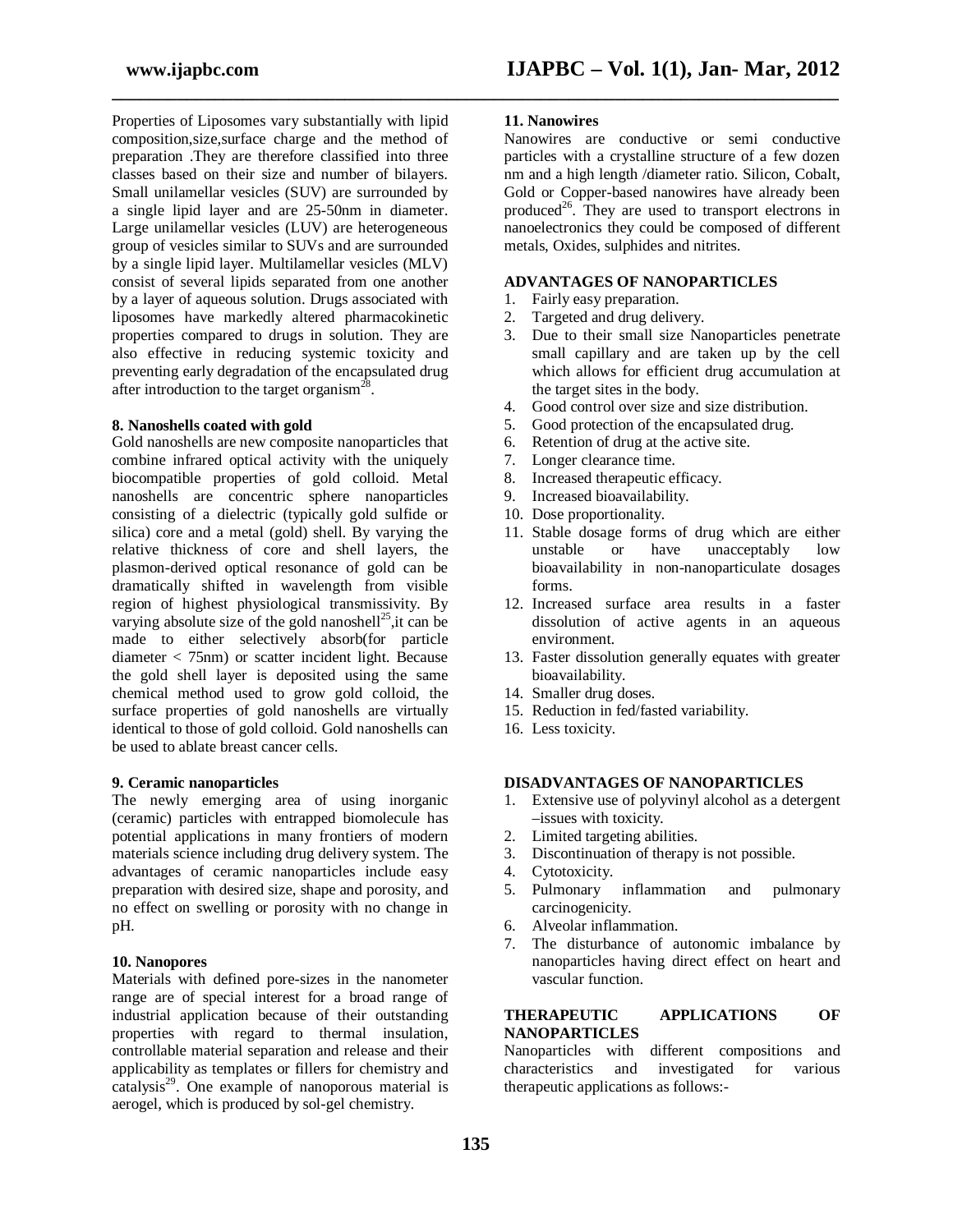• Carriers of drugs and biological agents

**\_\_\_\_\_\_\_\_\_\_\_\_\_\_\_\_\_\_\_\_\_\_\_\_\_\_\_\_\_\_\_\_\_\_\_\_\_\_\_\_\_\_\_\_\_\_\_\_\_\_\_\_\_\_\_\_\_\_\_\_\_\_\_\_\_\_\_\_\_\_\_\_\_\_\_\_\_\_**

- Carriers of gene and DNA
- Carriers of antigens & vaccines
- Controlled & targeted drug delivery
- Carriers of diagnostic agent
- Carriers of MRI contrast

## **CONCLUSION**

Nanoparticles represents promising drug carrier for various drug delivery systems Nanotechnology is breakthrough technology pervading all fields newer applications of this field are being explored worldwide. Nanoparticles represent a technology to overcome solubilities and bioavailability problems of drugs which can be generally applied to all poorly soluble drugs. Any drug can be transformed to drug nanoparticles leading to increasing saturation solubility, dissolution rate and providing in general feature of an increased adhesiveness to surfaces. Nanoparticulate drug delivery system is increasingly viewed as an advantageous solution for biological drugs. In addition, nanoparticles provide efficient treatment by enabling targeted and controlled release thus in feature nanoparticulate drug-delivery system seem to be a viable and promising stratergy for the biopharmaceutical industry.

## **REFERENCES**

- 1. http://www.cientifica.com/archives/000081.html.
- 2. Melgardt M.de villiers ,Nanotech and quest for the altimate drug delivery system Pharm Tech. 2008, 98.
- 3. Birrenbach G. and Speicer R.(1976) J. Pharm. Sci..65,1763.
- 4. Akerman ME,chan WC,LAAKKOEN P,Bhatia S N, Nanocrystal targeting *in-vivo*. Proc Natl A Cade Sci USA 2002; 99:12617-21.
- 5. Marzola P et al. *Invitro* and *Invivo* study of SLN Loaded with perparamagnetic ironoxide.J drug target 2003,1924.
- 6. Desai M.P. et al. GIT Uptake of Biodegradable Microparticles. Pharma RES 1996,13,1838-45.
- 7. Nishiyama N et. al. Polymeric micelle drug carrier system. Adv Exp Med Biol 2003,519,155-77.
- 8. Quintana A,Piechler I, et.al .Design and function of a dendrimer-based therapeutic nanodevice targeted through the folate receptor. Pharma Res .2002;19:1310-16.
- 9. Ayutlede J,Gandhi M ,et.al. Carbon nanotube reinforced bombyx morisilk nanofibres by the electrospinning process Biomacromolecules 2006;7:208-14.
- 10. Allel TM .Liposomes :Opportunities in drug delivery .Drugs1997;57:8-14.
- 11. Thomas M, Kilbanov AM. Conjugates to Gold Nanoparticles Enhances Polyethyenimines Transfer to Plasmid DNA into Mammalian Cells. Proc Natl Acad Sci USA 2003;100:9138-43.
- 12. Cherian AK,Rana AC , Jain S K.; Selfassembled carbohydrate –stabilized ceramic nanoparticles for the parentral delivery of Insulin Drug Dev. Indian Pharma., 2000; 26:459-63.
- 13. Smeets RM., Dekker NH., et. al, Dependance of Ion transport and DNA translocation through solid state nanopores.Nano-Lett.2006;6:89-95.
- 14. Kataoka K., Harada., et. al. Nanoelecronics .Nano Lett 2001;519:155-177.
- 15. Chan WC, Maxwell DJ et.al. Luminescent Quantum Dots for Multiplexed Biological Detection and Imaging . Curr Opin Biotechnol 2002;13:40-46.
- 16. Donald T.Haynie.Polypeptide multilayer nanofilms in drug delivery. Pharma Tech Drug Delivery 2008;S6-S10.
- 17. Babincova M, Babinnec P. High Gradient Magnetic capture of Ferrofluids :Implication for drug targeting and tumor immobilization Z .Naturforsh 2001;56:909-11.
- 18. Muller RH, Bohm B. et.al. Nanosuspensions :A formulations approach for poorly soluble and poorly bioavailable drugs. In :D. L Wise ,Editor, Handbook of pharmaceutical released technology I st Edn ,Marcel Dekker, New York ,2002:345-357.
- 19. Duchene D, Ponchel G. Bioadhesion of solid oral dosages forms. Why and How? Eur. J. Pharma. Biopharma, 1997;44:15-23.
- 20. Liversidge GC, .Drug Nanocrystals for Improved Drug Delivery, In :Int. Symp. Control. Release Bioact Matter ,Workshop on particulate drug delivery system 1996,23.
- 21. Pignatello R, Bucolo C., et. al., Nanosuspensions for the ophthalmic controlled delivery of ibuprofen ,Eur .J.Pharma. Sci,2002;16(1-2),53- 61.
- 22. Akerman ME ,Chan WC et.al., Nanocrystals Targrtting in vivo, Proc Natl Acd Sci. USA 2002;99:12617-21.
- 24 Hishiyama N,Kataoka K. Polymeric micelle drug carrier systems and second generation of micellar drugs Adv Exp Med Biol,2003;519:155- 177.
- 25 Nagasaki Y, et. al. Block copolymer micelles for drug delivery: Design, Characterization and Biological significance. Adv Drug Delivery Rev 2001, 47,113-15.
- 26 Vyas S.P and Malaiya A, Microencap 1989;6:493.